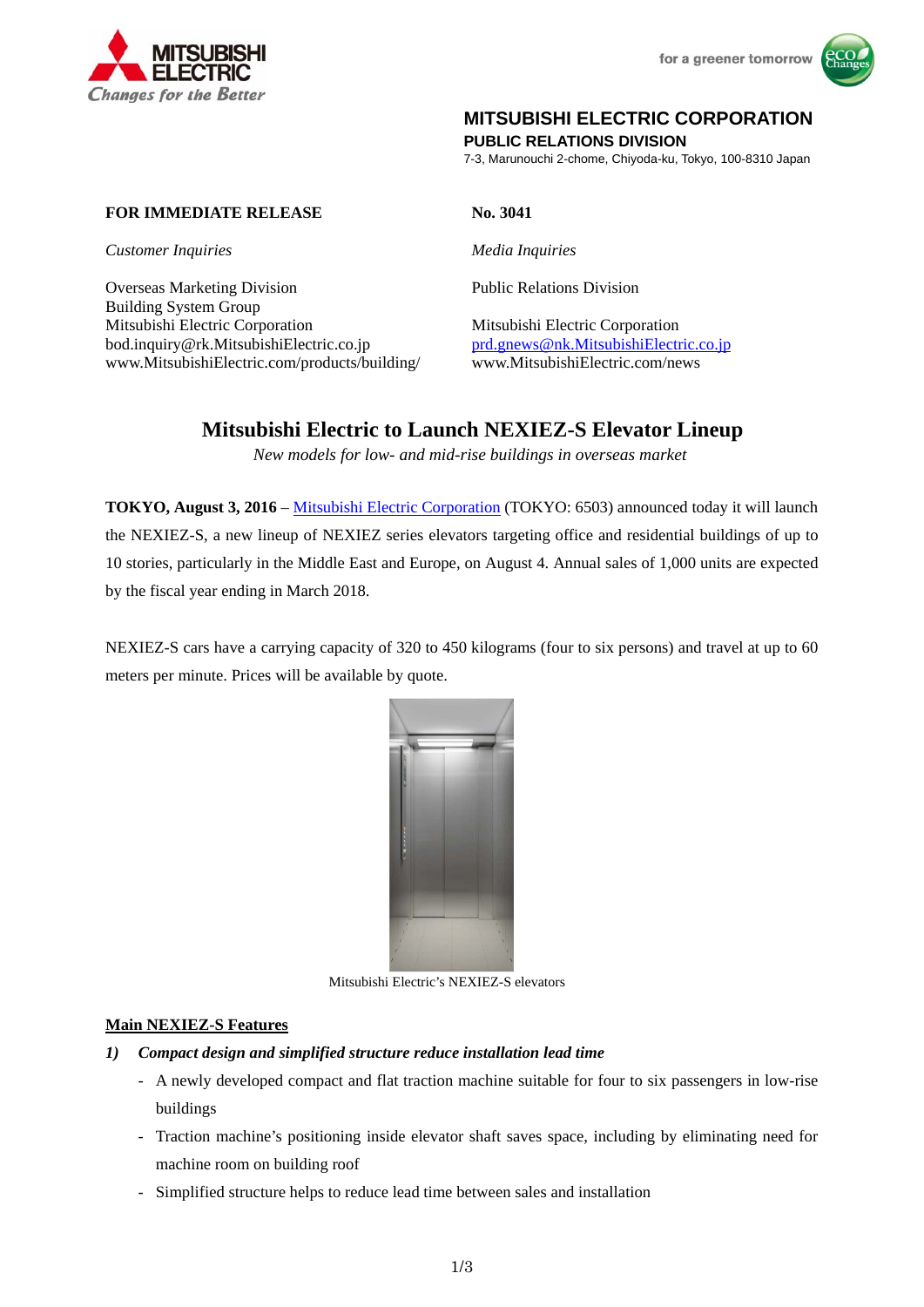#### 2) Energy savings with permanent magnetic motor, etc.

- Gearless-traction machine uses permanent magnetic motor for reduce power consumption
- Optional LEDs in car ceilings reduce lighting power consumption by about 60 percent compared to conventional fluorescent lighting

#### 3) Car designs suited for diverse architectural styles and building decors

- Simple design blends well with a variety of architectural designs and building decors worldwide
- An additional "combination wall," combined by hairline-finished stainless-steel and painted steel sheets, allows a wider range of car decor options
- Lighting arranged to be reflected off car walls creates sense of spaciousness inside car

#### **Car Designs**